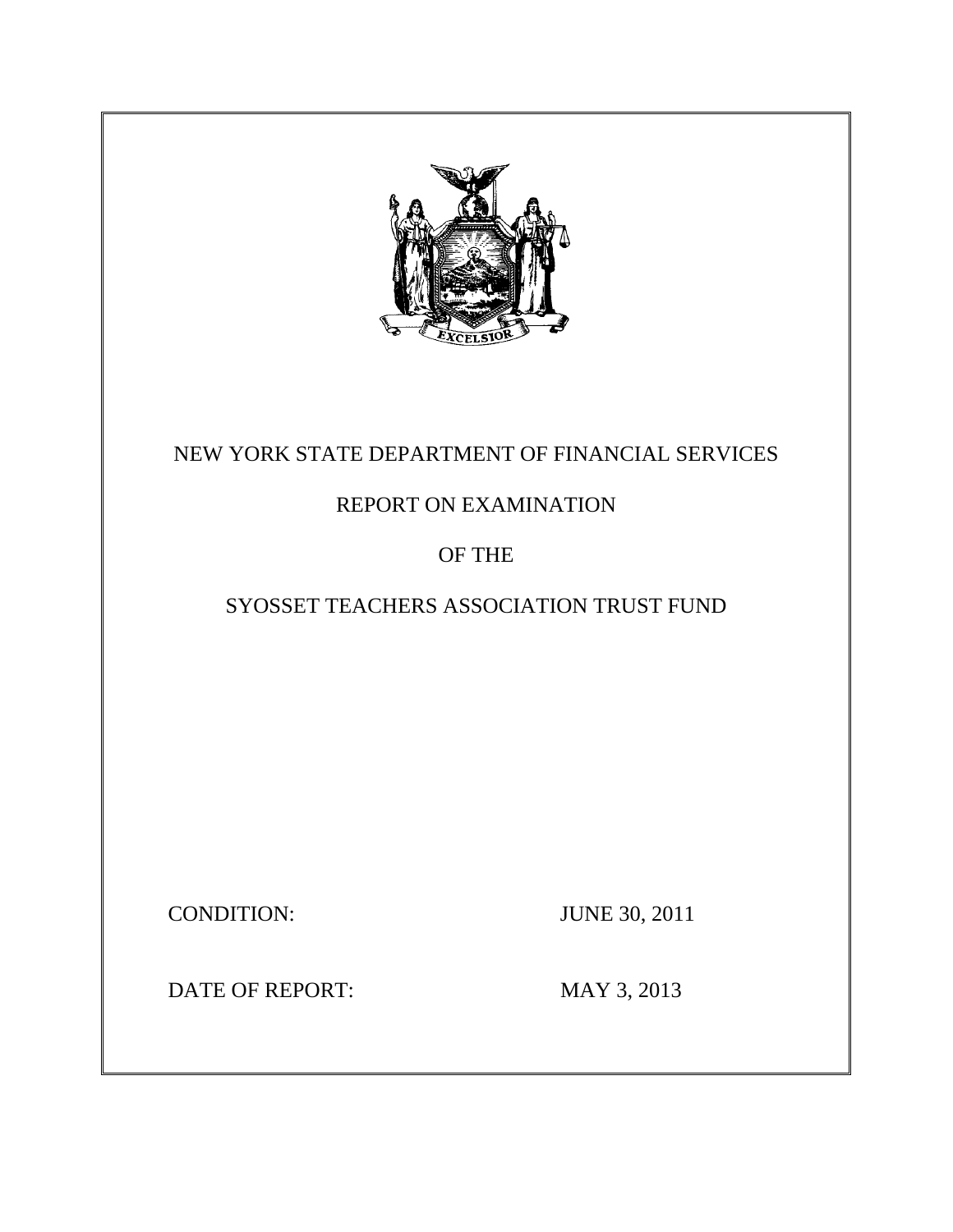# NEW YORK STATE DEPARTMENT OF FINANCIAL SERVICES

## REPORT ON EXAMINATION

# OF THE

## SYOSSET TEACHERS ASSOCIATION TRUST FUND

AS OF

JUNE 30, 2011

DATE OF REPORT: MAY 3, 2013

EXAMINER: SHARON REYNOLDS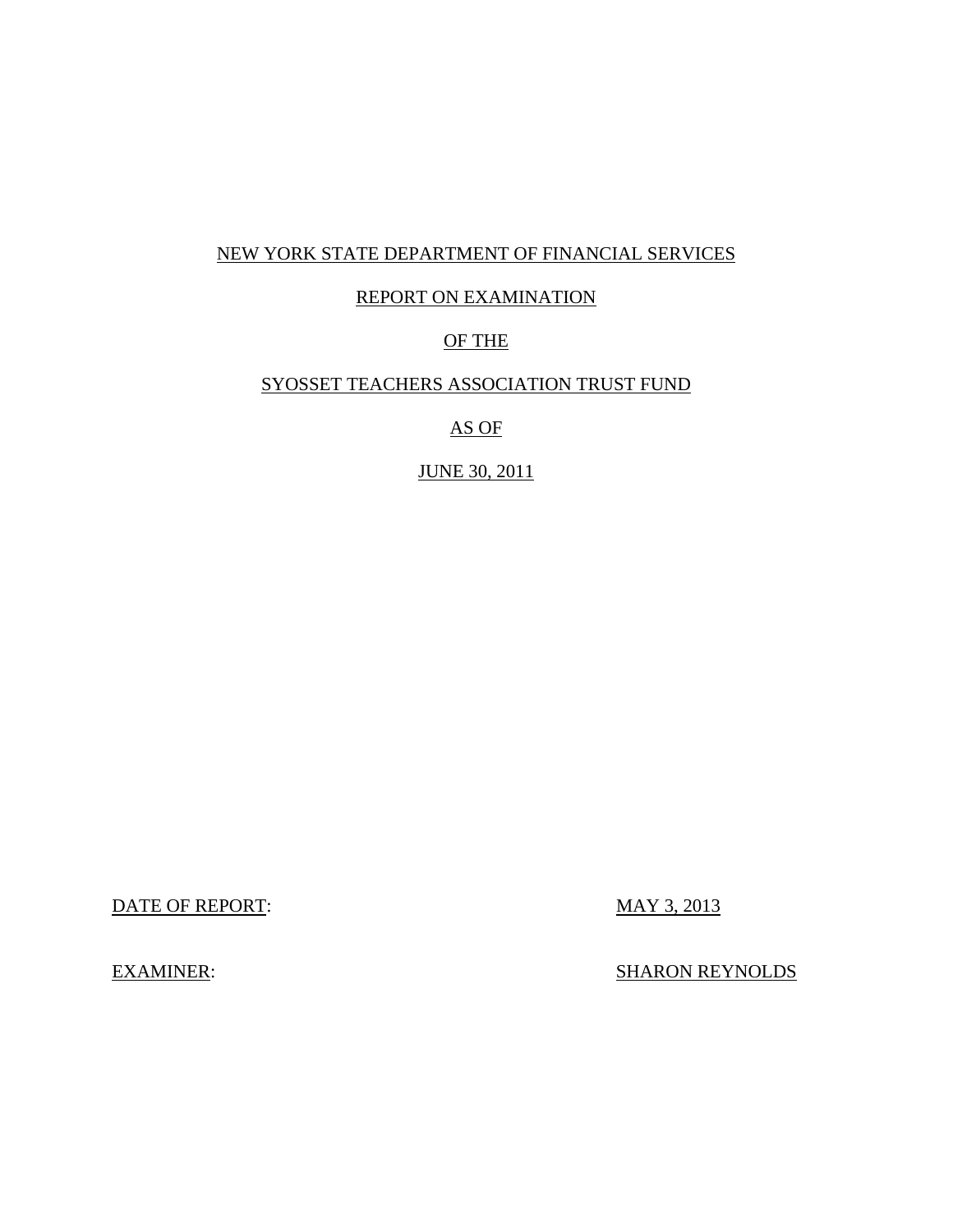# TABLE OF CONTENTS

| ITEM |                                                              | PAGE NO.       |
|------|--------------------------------------------------------------|----------------|
| 1.   | Executive summary                                            | $\overline{2}$ |
| 2.   | Scope of examination                                         | 3              |
| 3.   | Description of Fund                                          | $\overline{4}$ |
|      | A. Management                                                | $\overline{4}$ |
|      | B. Investment powers of the trustees                         | 6              |
|      | C. Member benefits                                           | 6              |
|      | D. Contributions                                             | 7              |
|      | E. Information to members                                    | 7              |
| 4    | <b>Financial statements</b>                                  | 8              |
|      | A. Statement of assets, liabilities and reserve fund balance | 8              |
|      | B. Statement of changes in reserve fund balance              | 9              |
|      | C. Reconciliation of reserve fund balance                    | 10             |
| 5.   | Administrative expenses                                      | 11             |
| 6.   | Market conduct activities                                    | 12             |
| 7.   | Record keeping                                               | 12             |
| 8.   | Summary and conclusions                                      | 13             |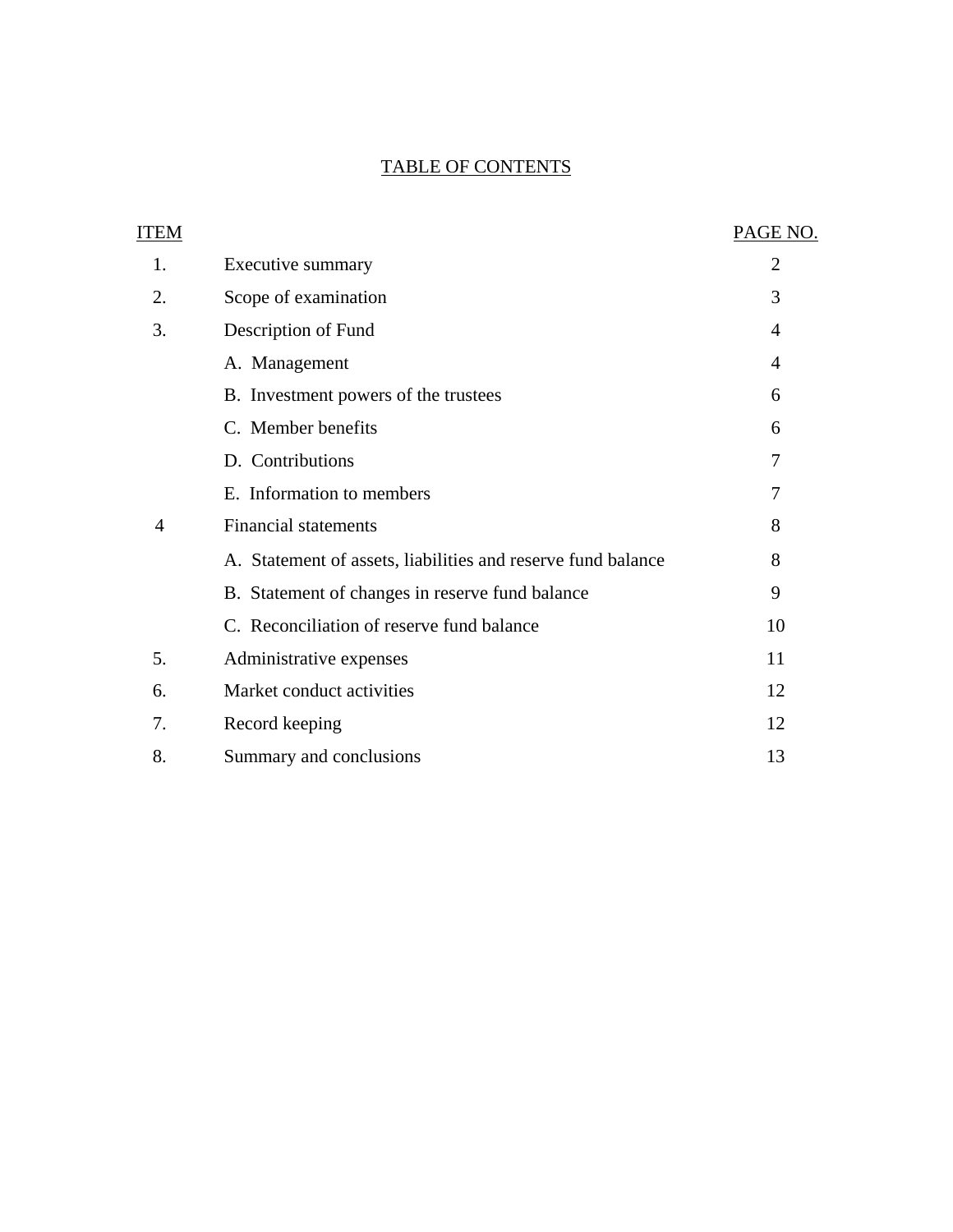

# NEW YORK STATE DEPARTMENT<sub>of</sub><br>FINANCIAL SERVICES

Andrew M. Cuomo Maria T. Vullo Governor Superintendent Superintendent Superintendent Superintendent Superintendent Superintendent Superintendent

March 7, 2017

Honorable Maria T. Vullo Superintendent of Financial Services New York, New York 10004

Madam:

Pursuant to instructions contained in Appointment No. 30822, dated October 16, 2012 and annexed hereto, an examination has been made of the condition and affairs of the Syosset Teachers Association Trust Fund hereinafter referred to as "the Fund," at the principal office of the Fund, located at H.B. Thompson Middle School, 98 Ann Drive, Syosset, NY 11791.

Wherever "Department" appears in this report, it refers to the New York State Department of Financial Services.

The report indicating the results of this examination is respectfully submitted.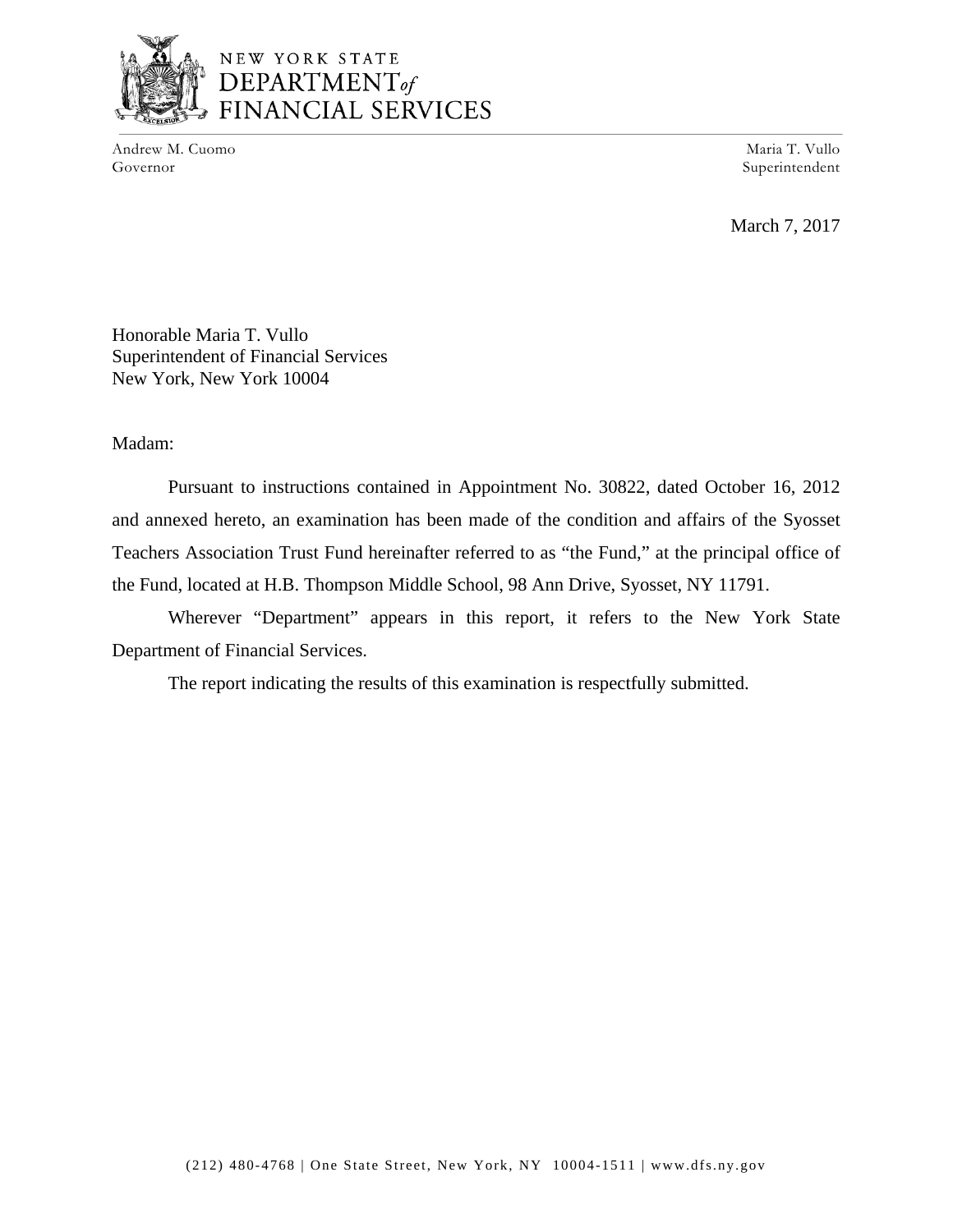#### 1. EXECUTIVE SUMMARY

<span id="page-4-0"></span>The examiner's review of a sample of transactions did not reveal any differences which materially affected the Fund's financial condition as presented in its financial statements contained in the June 30, 2011 filed annual statement. (See item 4 of this report)

The Examiner recommends that the Fund comply with its own Trust Agreement by meeting at least quarterly, each year. (See item 3A of this report)

The Fund violated Section 4414(d) of the New York Insurance Law by not maintaining the minutes of the board of trustee meetings for the entire exam period and documentation to support the payment of all expenses, for a period of at least six years from the date of making the same. (See item 7 of this report)

The examiner's review of the Fund's market conduct activities did not reveal significant instances which deviated from the New York Insurance Law, Department regulations and circular letters and the operating rules of the Fund. (See item 6 of this report)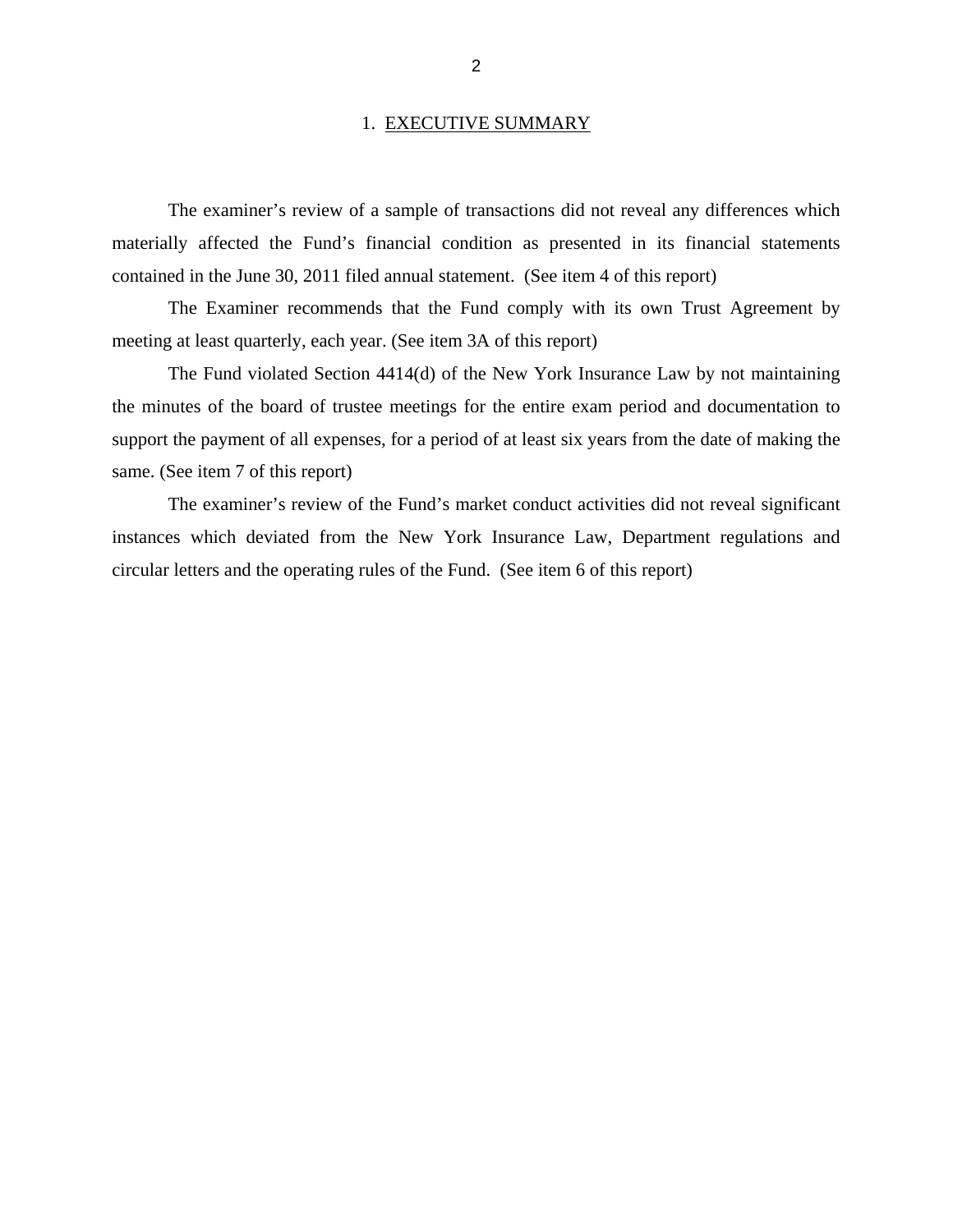<span id="page-5-0"></span>The prior examination was conducted as of June 30, 2006. This examination covers the period from July 1, 2006 through June 30, 2011. As necessary, the examiner reviewed transactions occurring subsequent to June 30, 2011 but prior to the date of this report (i.e., the completion date of the examination).

This examination comprised a verification of the Fund's assets and liabilities as of June 30, 2011 to determine whether the Fund's filed June 30, 2011 annual statement fairly presents its financial condition. The examiner reviewed the Fund's income and disbursements necessary to accomplish such verification and utilized examination procedures, as deemed appropriate, in such review and in the review or audit of the following matters:

> Fund history Management and control Fund records Member benefits and contributions Market conduct activities Growth of Fund Accounts and records Financial statements

The examiner reviewed the prior report on examination which did not contain any violations, recommendations or comments.

This report on examination is confined to financial statements and comments on those matters which involve departures from laws, regulations or rules or which require explanation or description.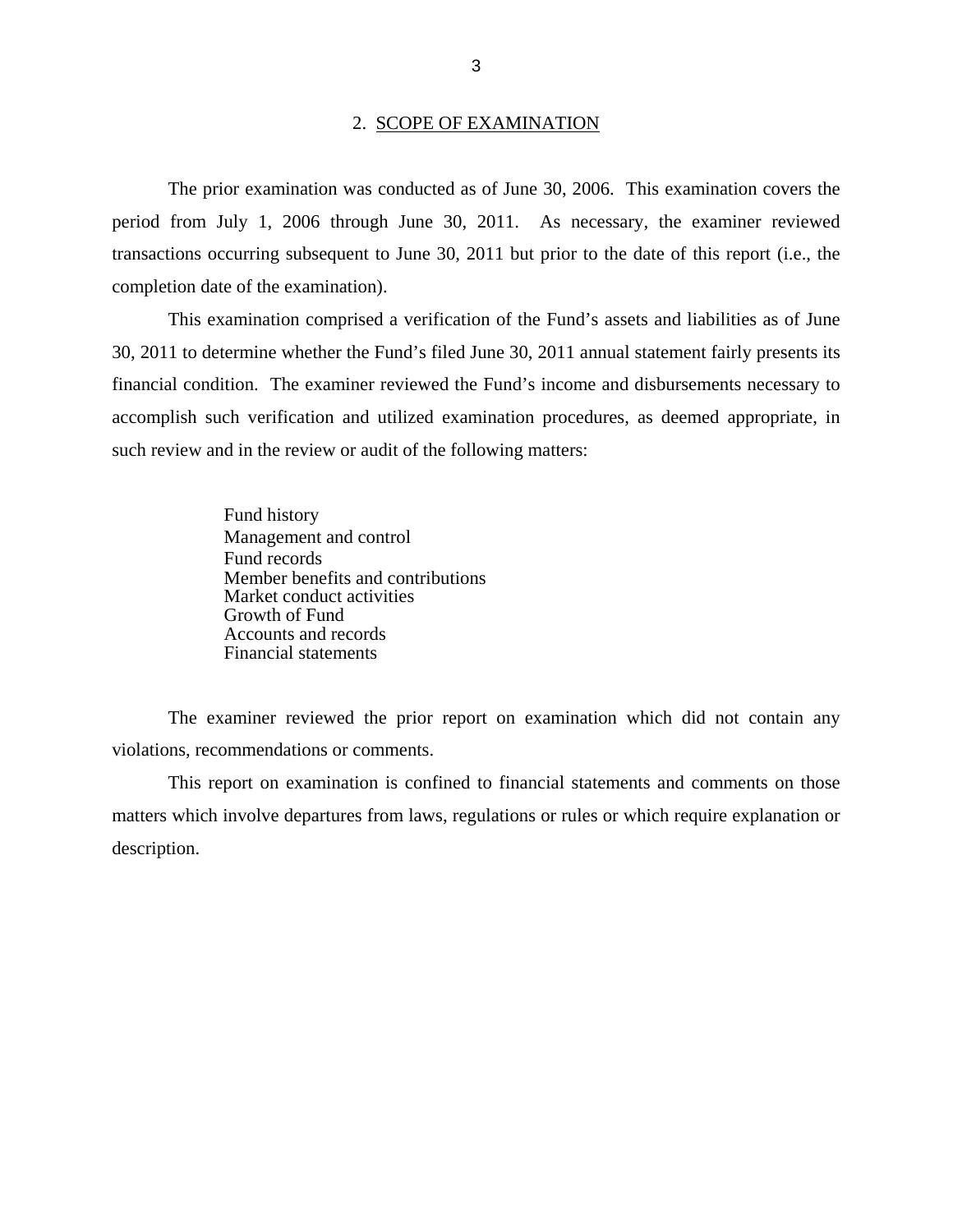#### 3. DESCRIPTION OF FUND

the Syosset Teachers Association ("Union"). The Trust Agreement provides that the purpose of The Fund was established on November 12, 1975 pursuant to a collective bargaining agreement and a declaration of trust ("Trust Agreement") between the Board of Education, Syosset Central School District, of the Town of Oyster Bay, Nassau County ("Employer") and the Fund is to provide a program of supplementary benefits to all members of the Union.

The June 30, 2011 annual statement indicated that there were approximately 726 active participants.

#### A. Management

The Trust Agreement requires that the board of trustees shall be comprised of six trustees, two appointed by the Employer, and four appointed by the Union*.* The following is a list of the trustees as well as their principal business affiliation, as of June 30, 2011.

|                      | Appointed by the Employer                                                               |                                |
|----------------------|-----------------------------------------------------------------------------------------|--------------------------------|
| <b>Name</b>          | <b>Principal Business Affiliation</b>                                                   | Year First<br><b>Appointed</b> |
| Angela Eisert        | <b>Assistant Superintendent for Business, Syosset</b><br><b>Central School District</b> | 2006                           |
| Jeffrey Streitman    | Deputy Superintendent of Schools, Syosset Central<br><b>School District</b>             | 1993                           |
|                      | Appointed by the Union                                                                  | <b>Year First</b>              |
| <b>Name</b>          | <b>Principal Business Affiliation</b>                                                   | <b>Appointed</b>               |
| Marcia Gould         | Teacher                                                                                 | 1996                           |
| <b>Richard Lesse</b> | Teacher                                                                                 | 1986                           |
| Kim Pritchard        | Vice President, Syosset Teachers Association,<br><b>Syosset Central School District</b> | 2006                           |
| Jeffrey Rozran       | President, Syosset Teachers Association, Syosset<br><b>Central School District</b>      | 1995                           |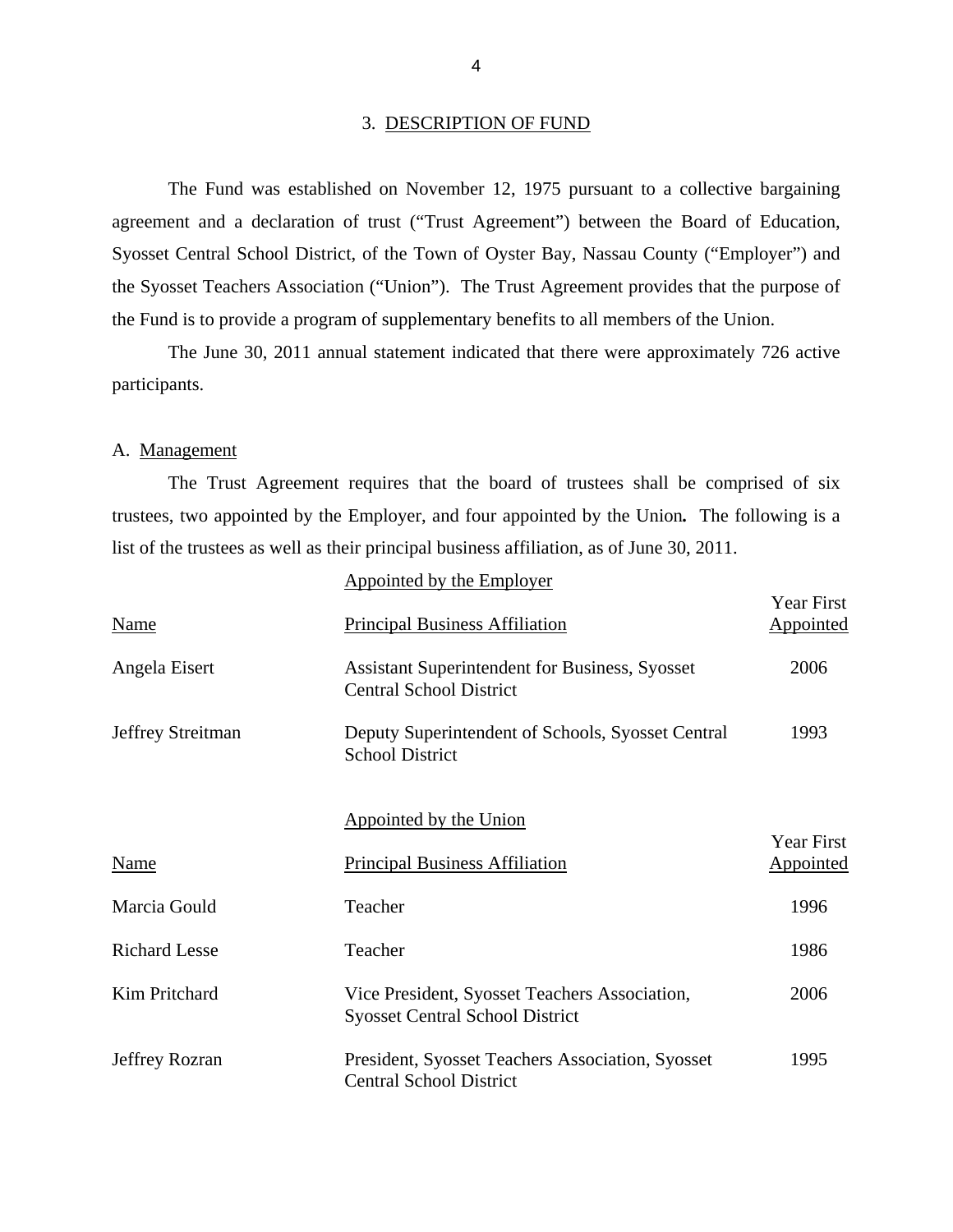The Trust Agreement states that Trustee meetings will be held as often as deemed necessary but at least four times each year and at least once during each calendar quarter. The Fund did not meet at least quarterly each year.

The Examiner recommends that the Fund comply with its own Trust Agreement by meeting at least quarterly, each year.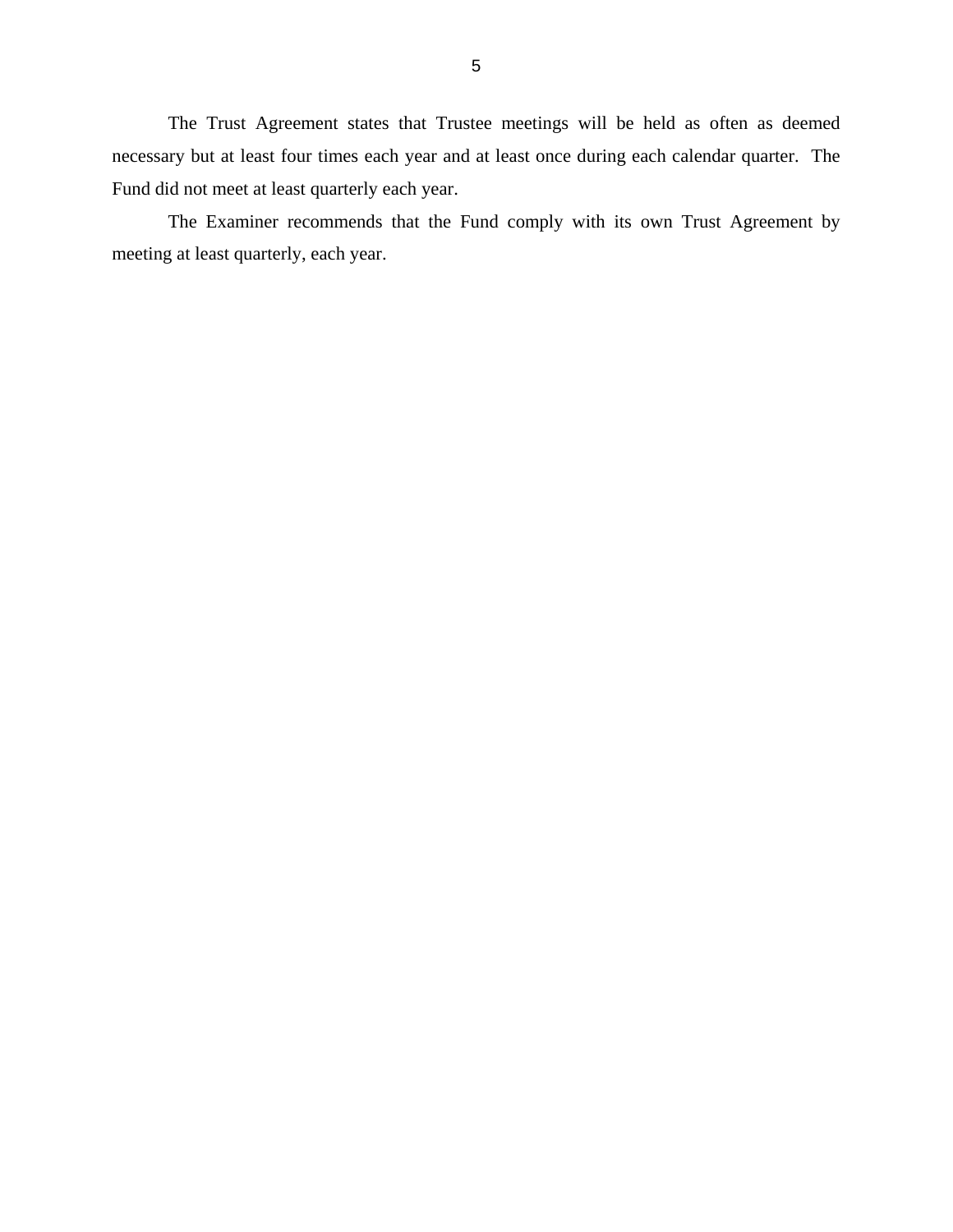#### B. Investment Powers of the Trustees

The Trust Agreement empowers the trustees to invest in such investments that are legal for investments of trust funds under the laws of the State of New York.

As of June 30, 2011*,* the Fund's assets were mainly comprised of bank deposits at interest (76%), cash (18%) and government bonds (6%).

#### C. Member Benefits

The Fund provides supplemental excess major medical coverage for its members in excess of the benefits payable by the primary major medical carrier. This supplemental benefit is provided through an insurance contract with First Rehabilitation Life Insurance Company of America. The Fund also provides self-insured benefits to members and their eligible dependents.

The following is a listing of benefits provided by the Fund:

| <b>Insured Benefit</b>           | Coverage                                                                                                                                                                                                                                                     |  |  |
|----------------------------------|--------------------------------------------------------------------------------------------------------------------------------------------------------------------------------------------------------------------------------------------------------------|--|--|
| Excess major medical             | \$1,000,000 umbrella, premium fully paid by the<br>a.<br>Fund, for those members who elect to participate.<br>b. Vision care – maximum per schedule paid once every<br>two years.                                                                            |  |  |
| <b>Self-insured Benefit</b>      | Coverage                                                                                                                                                                                                                                                     |  |  |
| Medical expense<br>reimbursement | One cash reimbursement each school year for certain<br>unreimbursed medical expenses such as dental and health<br>insurance deductibles and premiums, other dental and<br>health costs, medication costs, eyeglasses, and certain legal<br>fees, as follows: |  |  |
|                                  | \$240 maximum annual benefit for members who are not<br>eligible and who do not participate in the excess major<br>medical plan;<br>\$225 maximum annual benefit for members who<br>participate in the individual excess major medical plan;                 |  |  |
|                                  | \$205 maximum annual benefit for members who<br>participate in the family excess major medical plan.                                                                                                                                                         |  |  |
| In-hospital indemnity            | \$10 per day for a maximum of 10 days each school year.                                                                                                                                                                                                      |  |  |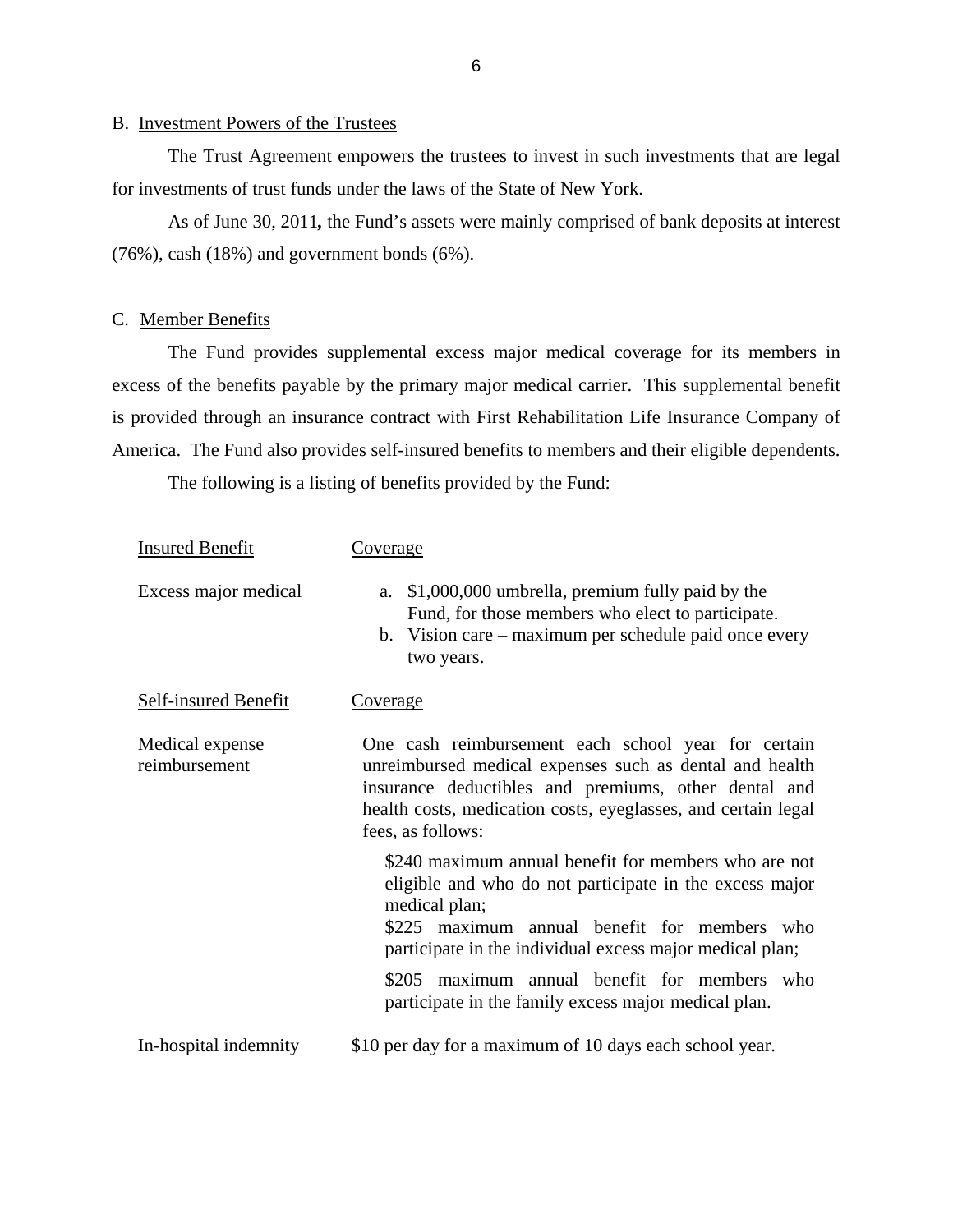<span id="page-9-0"></span>

| Self-insured Benefit | Coverage                                                                                                           |
|----------------------|--------------------------------------------------------------------------------------------------------------------|
| Vision care          | Examination, lenses and frames at substantial discounts from<br>Optics Plus Opticians, Woodbury Commons, New York. |
| Employee assistance  | Confidential counseling and referral service.                                                                      |

## D. Contributions

The collective bargaining agreements for the period under review called for the following annual contribution rates per year:

| Year | Amount    |
|------|-----------|
| 2007 | \$225,000 |
| 2008 | \$225,000 |
| 2009 | \$225,000 |
| 2010 | \$225,000 |
| 2011 | \$225,000 |

## E. Information to Members

The Fund's records indicate that annual reports are distributed to all members by providing copies to each school representative who in turn distributes them to each member at their schools. Benefit booklets describing the Fund's benefits, procedures and eligibility requirements are given to all members.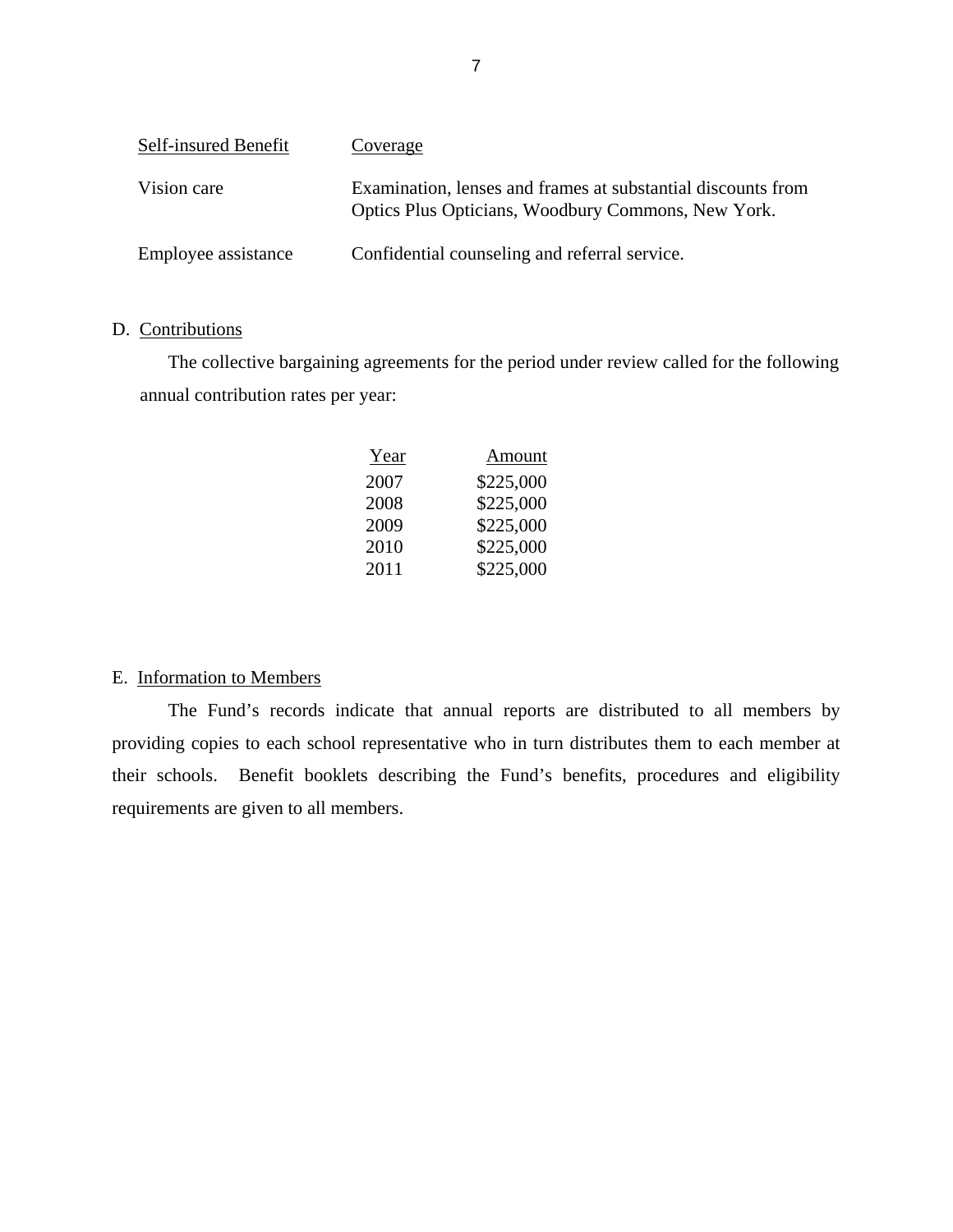#### 4. FINANCIAL STATEMENTS

The following statements indicate the changes in assets, liabilities and reserve fund balance between the years ended June 30, 2006 and June 30, 2011, changes in the reserve fund balance for the period under examination, and a reconciliation of the reserve fund balance for each of the years under examination as extracted from the Fund's filed annual statements. The examiner's review of a sample of transactions did not reveal any differences which materially affected the Fund's financial condition as presented in its financial statements contained in the June 30, 2011 filed annual statement.

#### A. STATEMENT OF ASSETS, LIABILITIES AND RESERVE FUND BALANCE

The following table indicates the Fund's financial growth during the period under review:

|                                            | June 30,<br>2006 | June 30,<br>2011 | Increase  |
|--------------------------------------------|------------------|------------------|-----------|
| Assets                                     |                  |                  |           |
| Cash                                       | \$22,087         | \$149,827        | \$127,740 |
| Bank deposit at interest                   | 381,057          | 625,562          | 244,505   |
| Government bonds                           | 45,305           | 48,375           | 3,070     |
| <b>Total assets</b>                        | \$448,449        | \$823,764        | \$375,315 |
| Liabilities and reserve fund balance       |                  |                  |           |
| Total liabilities and reserve fund balance |                  | \$823.<br>'64    | \$375,315 |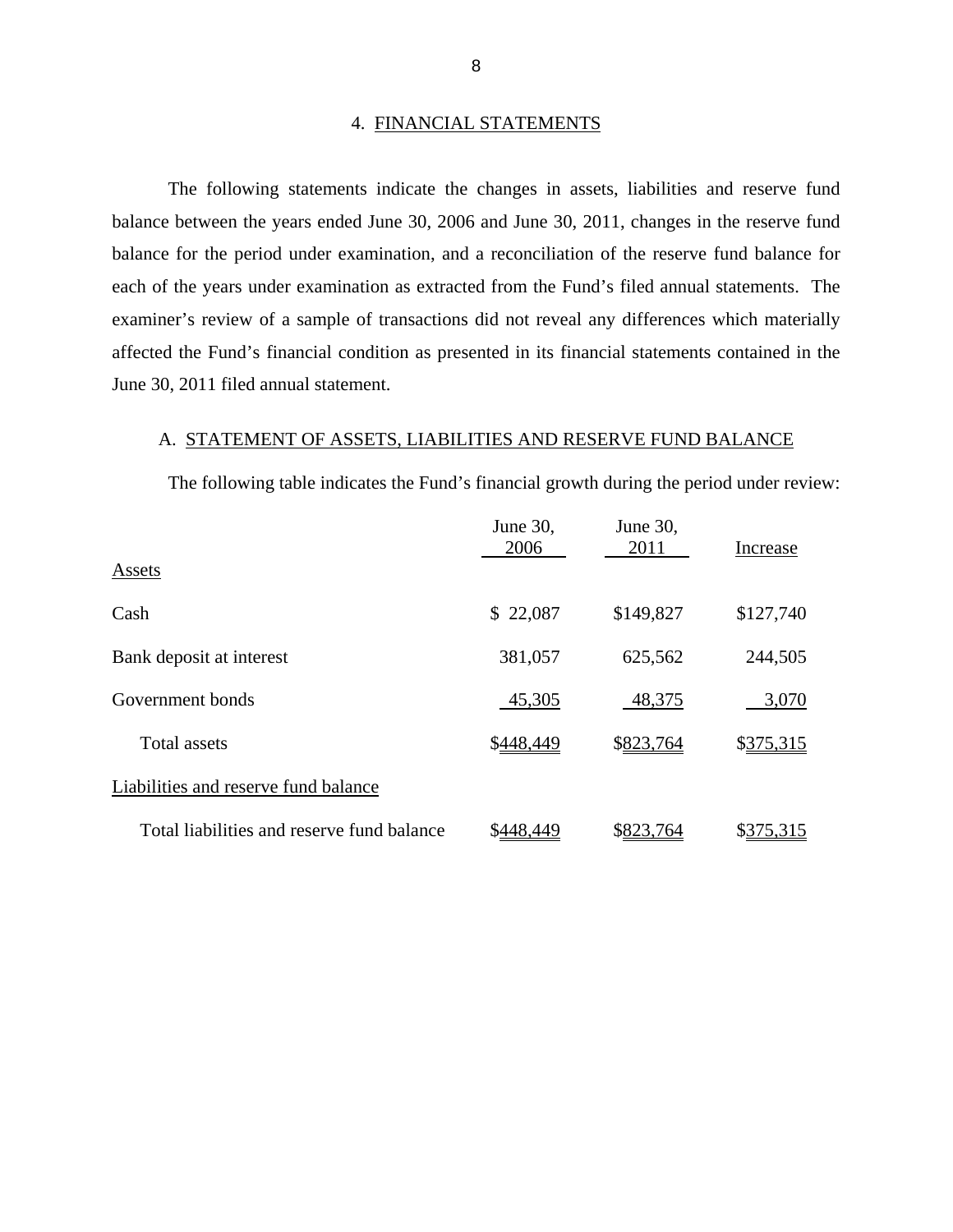#### B. STATEMENT OF CHANGES IN RESERVE FUND BALANCE

|                                                         | 2007      | 2008                   | 2009      | 2010      | 2011      |
|---------------------------------------------------------|-----------|------------------------|-----------|-----------|-----------|
| Additions to fund balance:                              |           |                        |           |           |           |
| <b>Employer contributions</b>                           | \$225,000 | \$225,000              | \$225,000 | \$225,000 | \$225,000 |
| Investment income                                       | 23,808    | 28,882                 | 20,422    | 10,796    | 7,893     |
| Total additions                                         | \$248,808 | \$253,882              | \$245,422 | \$235,796 | \$232,893 |
| Deductions from fund balance:                           |           |                        |           |           |           |
| Insurance and annuity premiums to insurance<br>carriers | \$27,532  | <sup>\$</sup><br>5,804 | \$30,551  | \$25,511  | \$14,886  |
| Benefits paid directly by the Fund                      | 114,095   | 114,800                | 118,060   | 104,865   | 125,900   |
| Premiums paid to service organizations                  | 17,208    | 8,604                  | 25,812    | 17,208    | 8,604     |
| Administrative expenses                                 | 14,956    | 17,637                 | 15,654    | 16,320    | 17,478    |
| <b>Total deductions</b>                                 | \$173,791 | \$146,845              | \$190,077 | \$163,904 | \$166,868 |
| Net increase (decrease) in fund balance                 | \$75,017  | \$107,037              | \$.55,345 | \$ 71,890 | \$66,025  |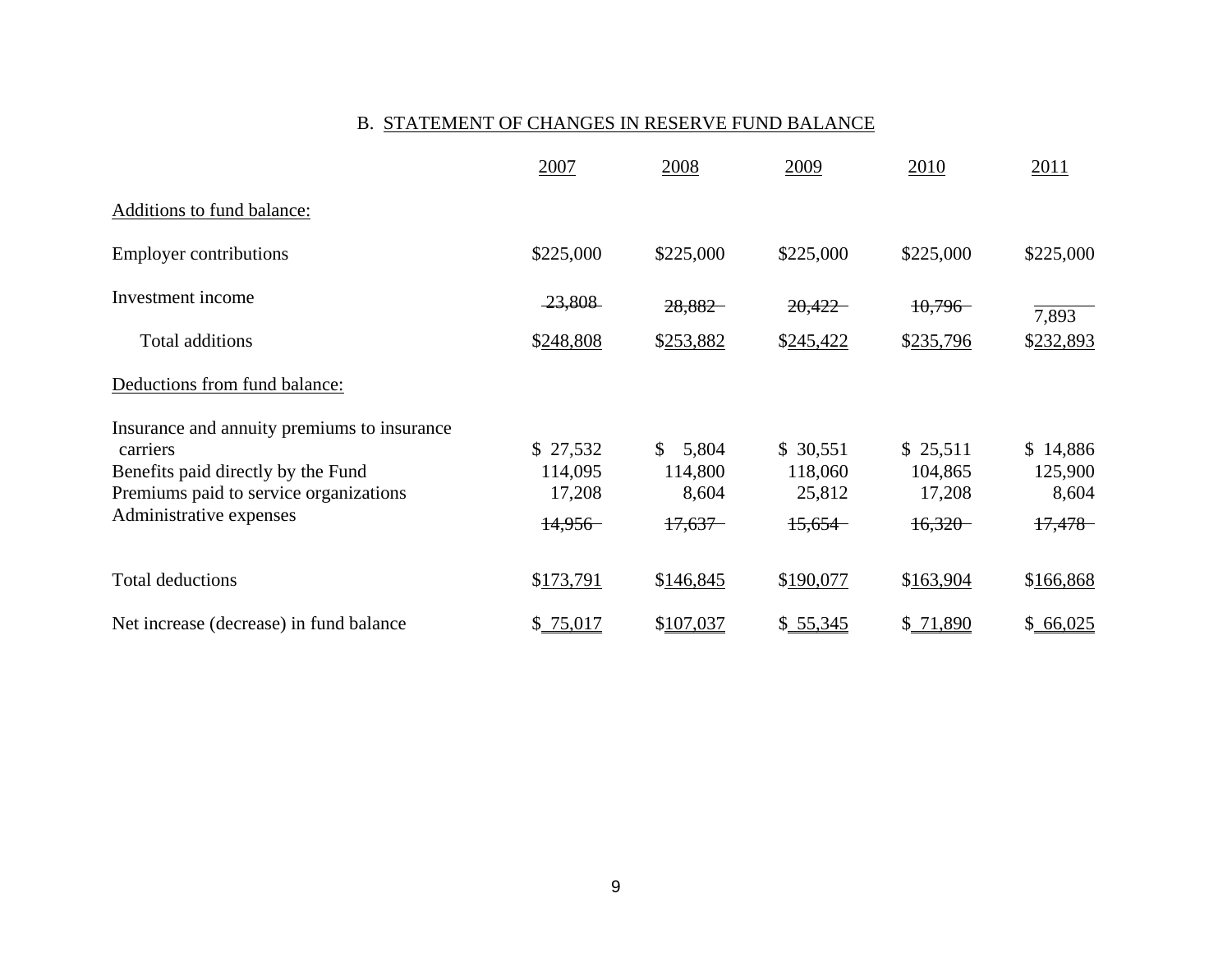## C. RECONCILIATION OF RESERVE FUND BALANCE

|                              |           | 2008      | 2009      | 2010      | 2011      |
|------------------------------|-----------|-----------|-----------|-----------|-----------|
| Reserve fund balance,        |           |           |           |           |           |
| December 31, previous year   | \$448,449 | \$523,466 | \$630,504 | \$685,849 | \$757,739 |
| Total additions during year  | \$248,808 | \$253,882 | \$245,422 | \$235,796 | \$232,893 |
| Total deductions during year | 173,791   | 146,845   | 190,077   | 163,905   | 166,868   |
| Change in fund balance       | \$75,017  | \$107,037 | \$55,345  | \$71,890  | \$66,025  |
| Reserve fund balance,        |           |           |           |           |           |
| December 31, current year    | \$523,466 | \$630,503 | \$685,849 | \$757,739 | \$823,764 |

2007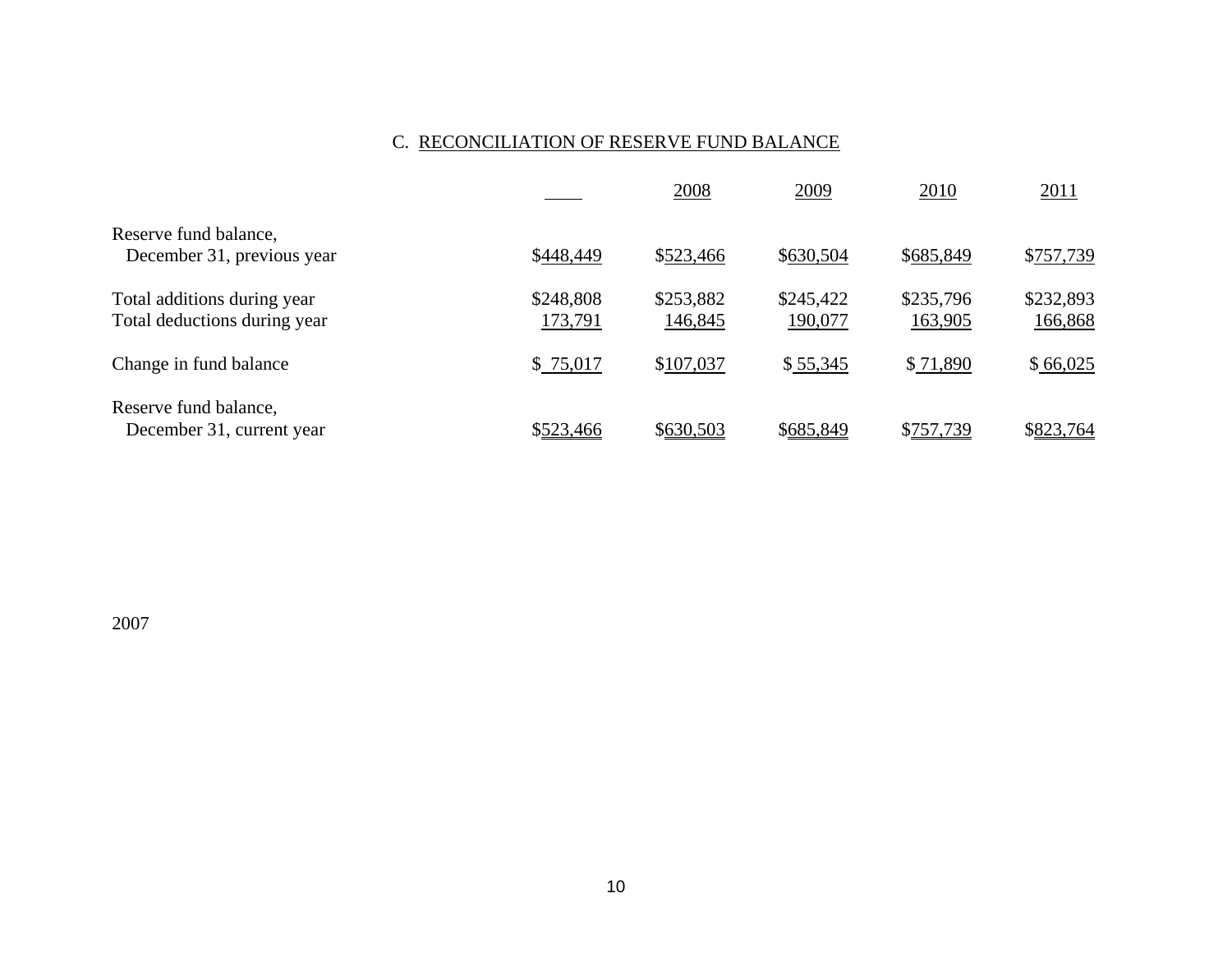# 5. ADMINISTRATIVE EXPENSES

The following table shows a breakdown of the administrative expenses for the fiscal year ending June 30, 2011:

# Administrative Expenses

| Fees and commissions                     | \$14,980 |
|------------------------------------------|----------|
| Stationary, printing and office supplies | 1,826    |
| Bank fees                                | 672      |
| Total administrative expenses            | \$17,478 |

The following schedule shows the number of members, contributions, administrative expenses, the ratio of administrative expenses to contributions, and the administrative cost per member for the period under review:

|                                                      | 2007      | 2008      | 2009      | 2010      | 2011      |
|------------------------------------------------------|-----------|-----------|-----------|-----------|-----------|
| Number of members                                    | 968       | 877       | 770       | 997       | 726       |
| Contributions                                        | \$225,000 | \$225,000 | \$225,000 | \$225,000 | \$225,000 |
| Administrative expenses                              | \$14,956  | \$17,637  | \$15,654  | \$16,320  | \$17,478  |
| Ratio of administrative<br>expenses to contributions | 6.65%     | 7.84%     | 6.96%     | 7.25%     | 7.77%     |
| Administrative cost per<br>member                    | \$15.45   | \$20.11   | \$20.33   | \$16.37   | \$24.07   |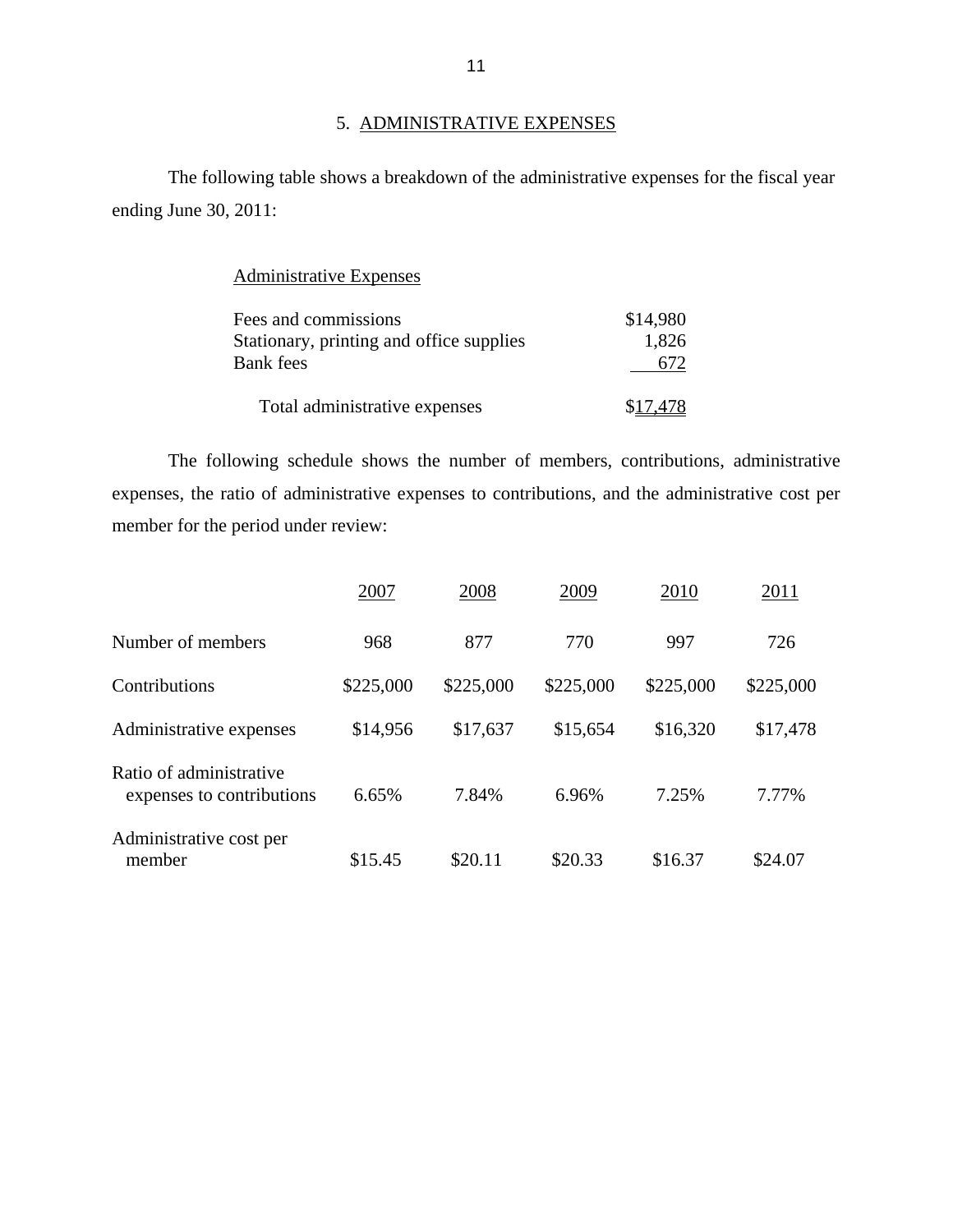#### 6. MARKET CONDUCT ACTIVITIES

<span id="page-14-0"></span>The examiner reviewed various elements of the Fund's market conduct activities affecting claimants to determine compliance with applicable statutes and regulations and the operating rules of the Fund.

The examiner reviewed a sample of self-insured claims for medical reimbursement and in-hospital benefits to determine whether the members were treated fairly and in accordance with plan benefits.

Based upon the sample reviewed, no significant findings were noted.

#### 7. RECORD KEEPING

Section 4414(d) of the New York Insurance Law states:

"The trustees of every employee welfare fund shall preserve all its records of final entry and all reports and statements required by this article and the regulations issued under it for a period of at least six years from the date of making the same. Preservation of photographic reproduction of records or records in photographic form shall constitute compliance with this subsection."

The examination was conducted at the office of the Fund's certified public accountant. The accountant maintains the books of account and certain other records related to the operations of the Fund and prepares the Fund's annual statement. During the examination, some of the documents necessary for the examination of the Fund were not available. The Fund was unable to provide the following documents:

- (1) The minutes of the board of trustees meetings for 2007, 2008, 2009, 2010 and 2011;
- (2) Documentation to support the payment of all expenses.

The Fund violated Section 4414(d) of the New York Insurance Law by not maintaining the minutes of the board of trustee meetings for the entire exam period and documentation to support the payment of all expenses, for a period of at least six years from the date of making the same.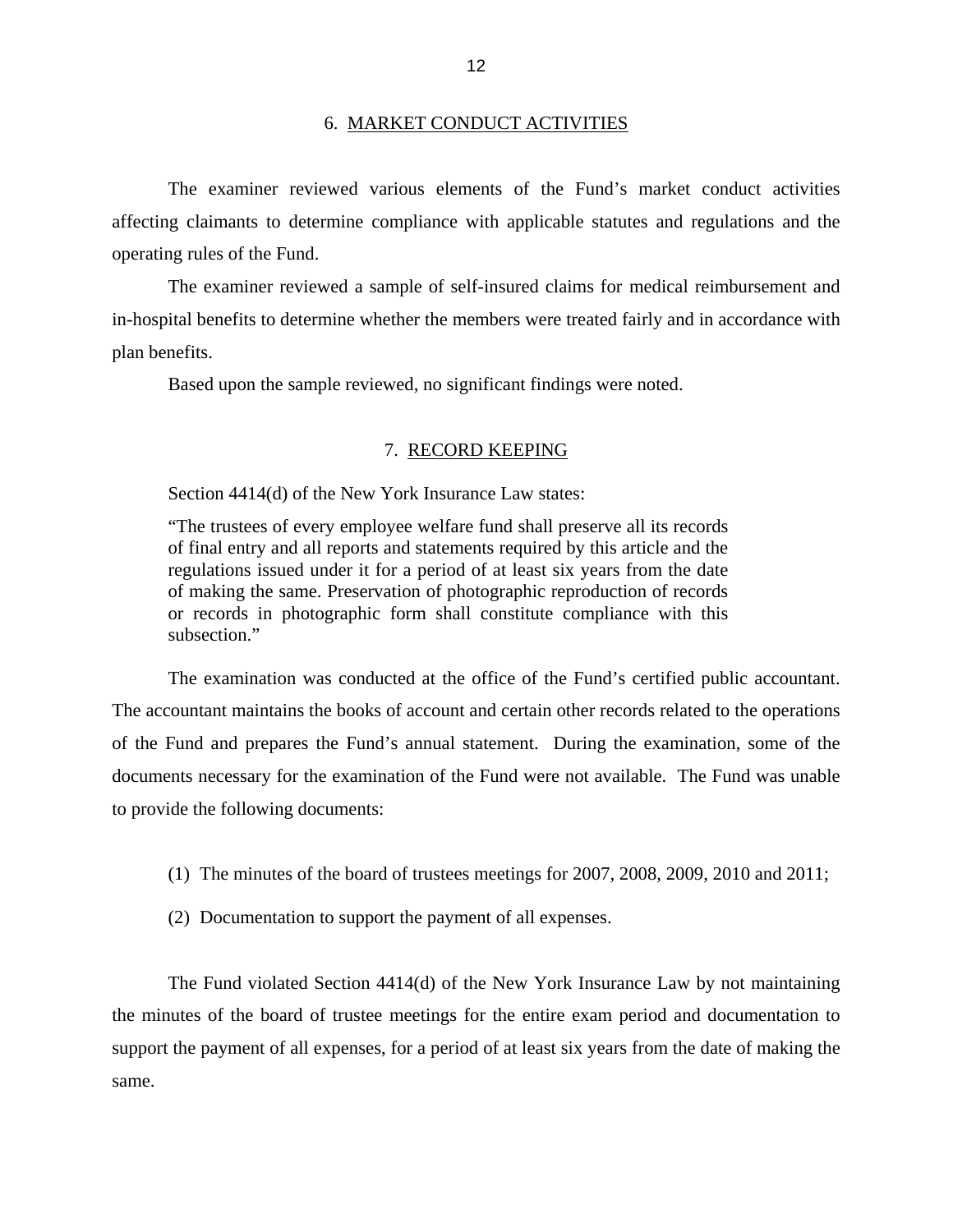# 8. SUMMARY AND CONCLUSIONS

<span id="page-15-0"></span>Following are the violation and recommendation contained in this report:

| Item | Description                                                                                                                                                                                                                                                                                           | Page $No(s)$ . |
|------|-------------------------------------------------------------------------------------------------------------------------------------------------------------------------------------------------------------------------------------------------------------------------------------------------------|----------------|
| A    | The examiner recommends that the Fund comply with its own Trust<br>Agreement by meeting at least quarterly, each year.                                                                                                                                                                                | 5              |
| B    | The Fund violated Section 4414(d) of the New York Insurance Law<br>by not maintaining the minutes of the board of trustee meetings for<br>the entire exam period and documentation to support the payment of<br>all expenses, for a period of at least six years from the date of<br>making the same. | 12             |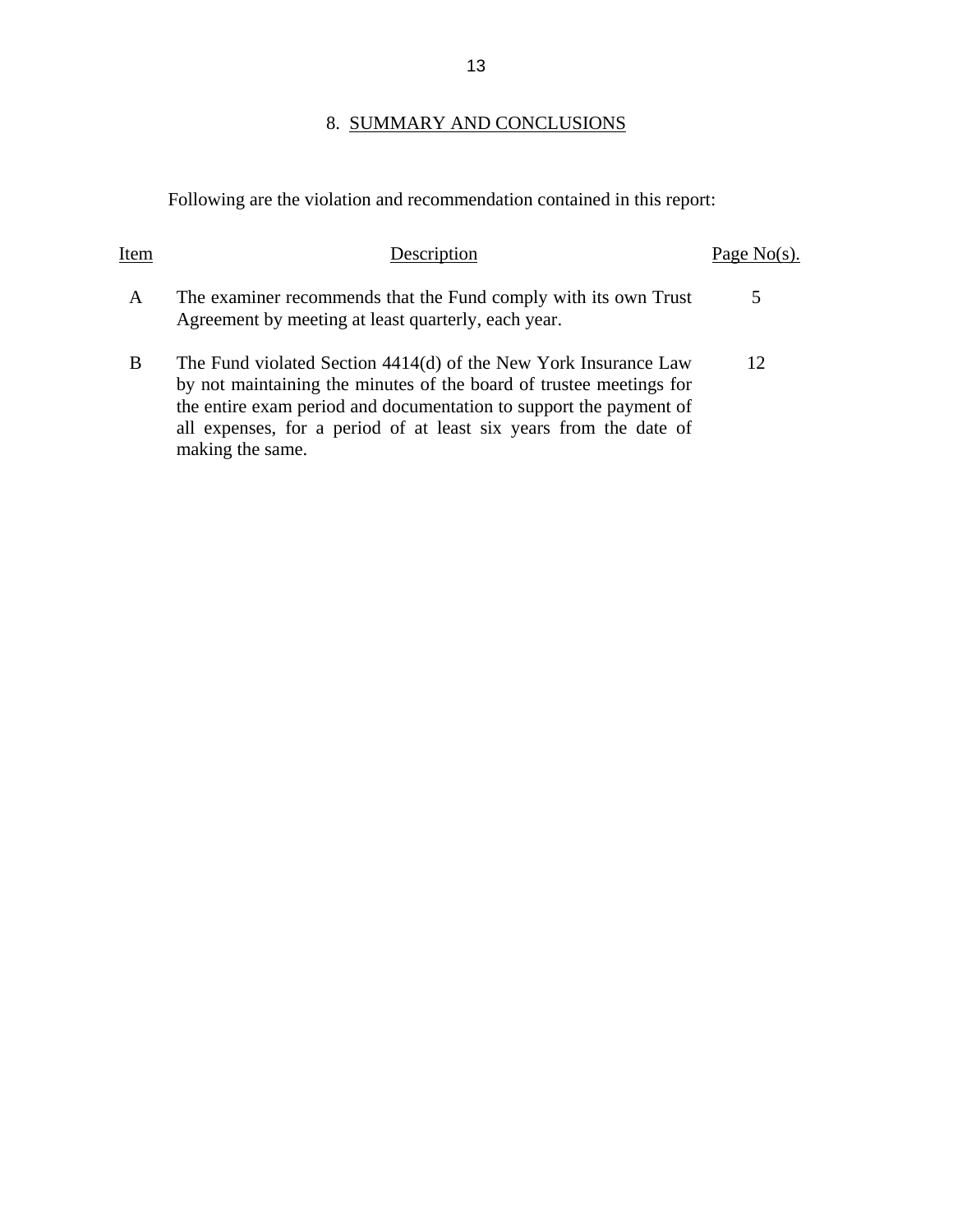Respectfully submitted,

 $\sqrt{s}$ /s/

 Sharon Reynolds Senior Examiner

STATE OF NEW YORK ) )SS: COUNTY OF NEW YORK )

Sharon Reynolds being duly sworn, deposes and says that the foregoing report, subscribed by her, is true to the best of her knowledge and belief.

 $/s/$ /s/

Sharon Reynolds<br>Subscribed and sworn to before me

 $\frac{1}{\text{this}}$  day of